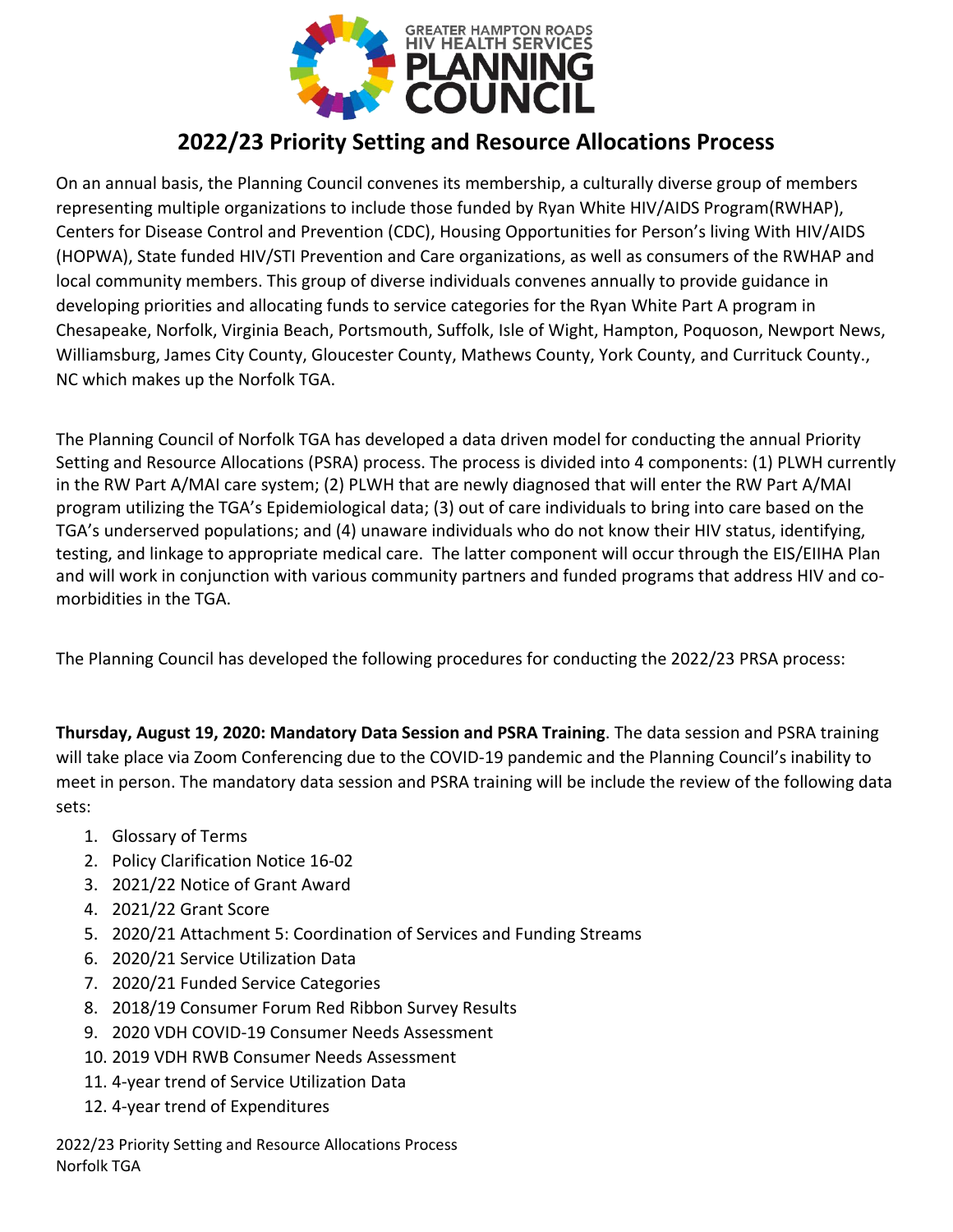The Planning Council facilitates the collection of integral PSRA data through the community input process by: 1.) Community Development Committee of the Planning Council; 2.) client satisfaction surveys and needs assessments; 3.) PLWH forums and townhall meetings; 4.) Consumer Advisory Board members; 5.) RW Part B; 6.) RW Part F; 7.) CDC Prevention subrecipients; 8.) HOPWA Recipient/Subrecipients and 9.) State Medicaid representatives. All aspects of planning is linked to the TGA's HIV CoC, NHAS, Integrated HIV prevention and care plan, Ending the HIV Epidemic (EHE) and with the goal of community viral suppression as outlined in the TGA's Integrated HIV Prevention and Care plan.

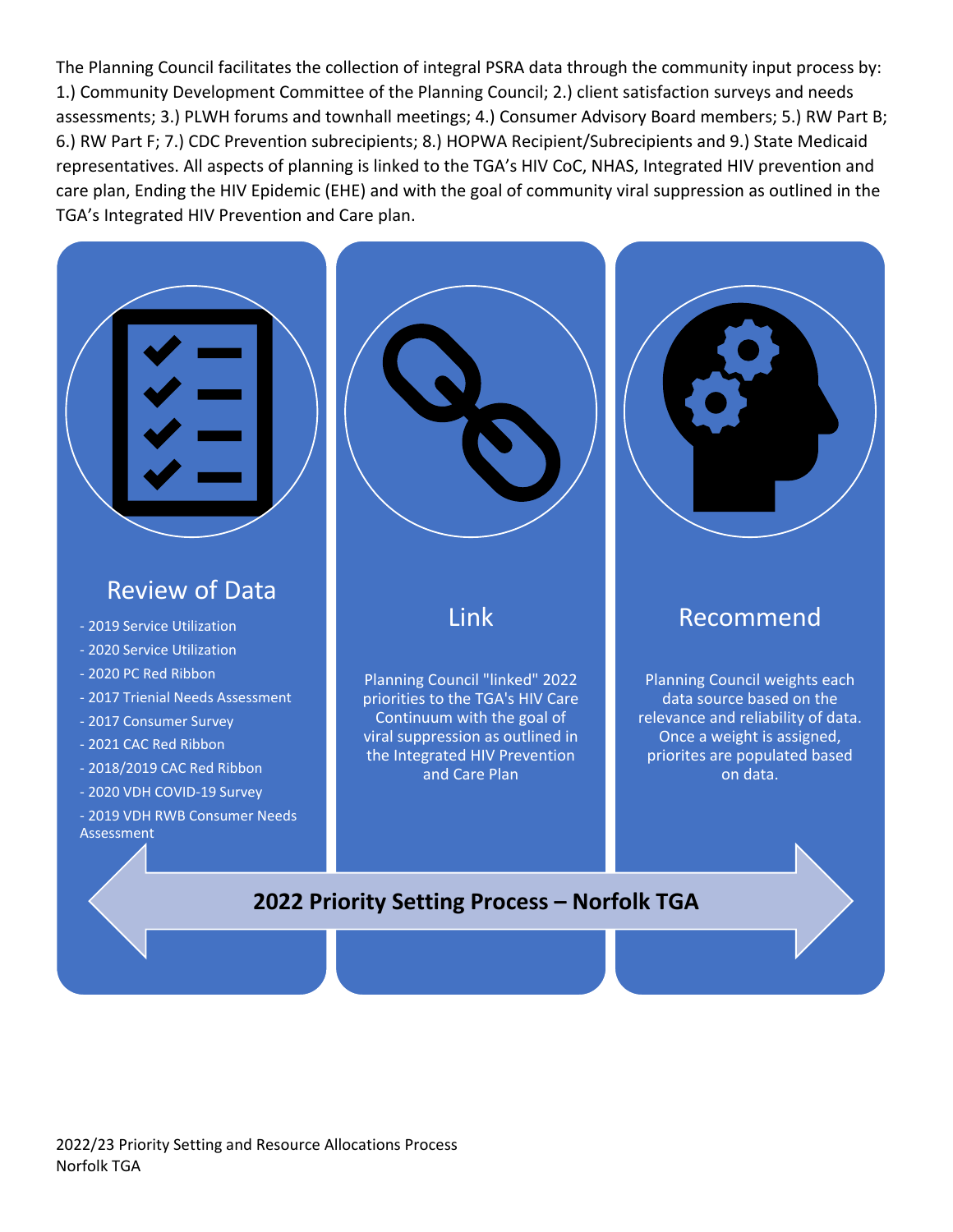

Planning Council reviews a 4 year trend of cost and service utilization data for all service categories. The following are data sets:

- 1. Unduplicated client count
- 2. Unit cost by service category
- 3. Average cost per client
- 4. Other funding sources (RWHAP, HOPWA, Medicaid)



## Resource Allocation Components

The Planning Council utilizes data sources to determine all resource allocations for GY2022/23 with focus on the following 4 components:

Component 1: PLWH currently in the RWPA care system (Maintain)

Component 2: PLWH Newly Diagnosed entering the care system

Component 3: PLWH Out of Care / Lost to Care

Component 4: Unaware Population

## **2022/23 Resource Allocation Process – Norfolk TGA**

## Resource Allocation Percentages by HRSA defined Service Category

Resource allocation percentages are developed and approved by the Planning Council based on the total grant award. The approved percentages are reported to the Recipient with the directive to apply service dollars in accordance with the approved resource allocations. The TGA's service priorities and allocations align with the updated National HIV/AIDS Strategy, the Integrated HIV Prevention and Care Plan and the TGA's Continuum of Care goal of viral suppression.